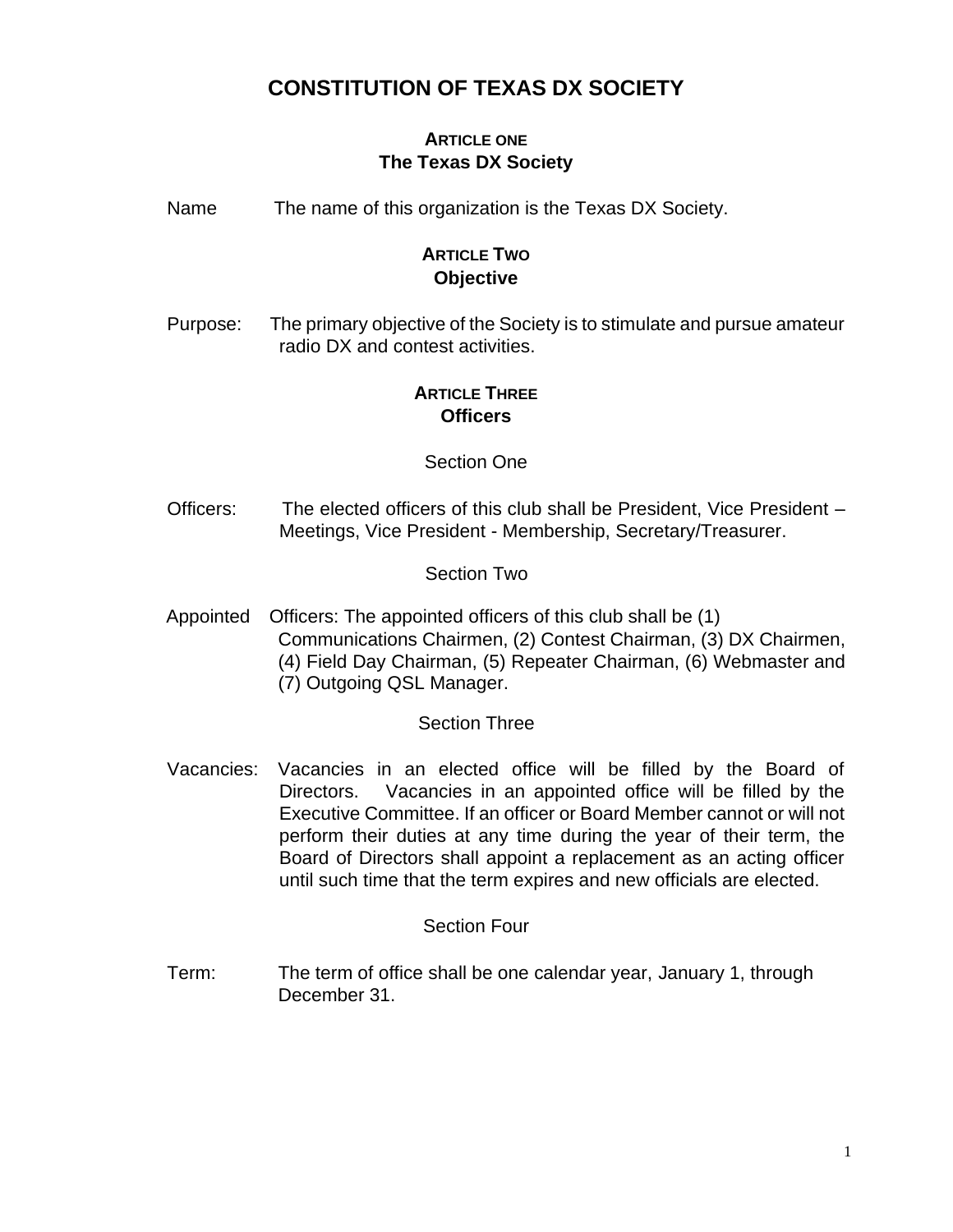## **ARTICLE FOUR Directors**

#### Section One

Board of Directors: The Board of Directors shall consist of the four elected officers and the seven appointed officers. At the discretion of the Board, the office of Secretary and Treasurer may be split into two elected officials.

#### Section Two

Meetings: The Board of Directors shall meet when the President deems it necessary upon notice to the board members. Six members will constitute a quorum.

## **ARTICLE FIVE Executive Committee**

Committee: The Executive Committee shall consist of the four (or 5) elected officers, and shall, by majority vote, appoint the appointed officers.

## **ARTICLE SIX Election of Officers**

#### Section One

Nominations: Written nominations for each of the four (or 5) elected officers shall be made to the club Secretary before the regular September meeting. The nomination period shall begin with the regular September meeting and end with the regular October meeting. Additional nominations shall be accepted from the floor during the regular October meeting.

#### Section Two

Election: Election of officers shall be by simple majority of secret email ballot received prior to the meeting unless there is only one candidate for any position. Election of that candidate shall be by acclamation at the November meeting. Otherwise, the results of the balloting shall be announced at the November meeting and the new officers' slate proclaimed.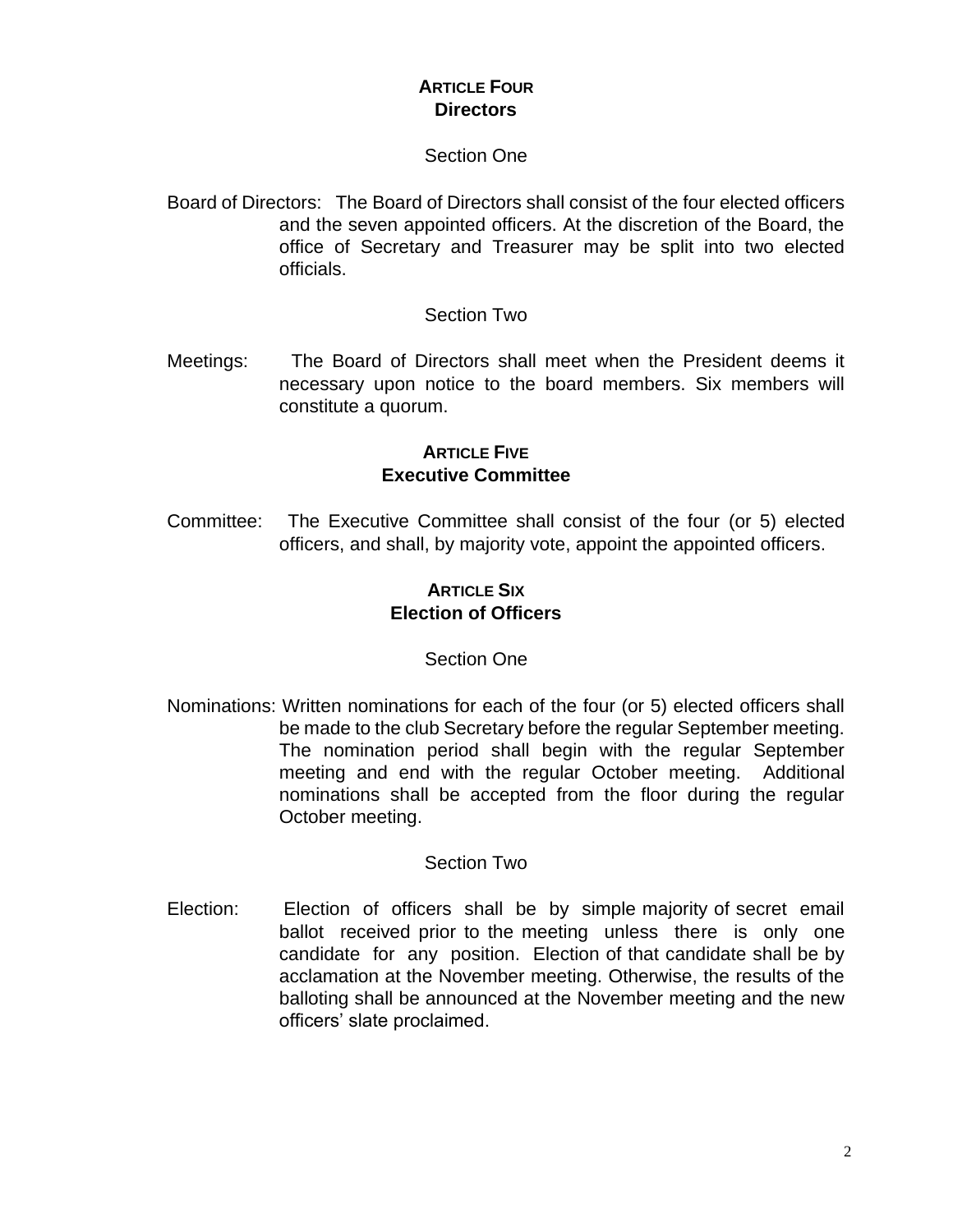#### Section Three

Runoff: A runoff election shall be held between the top two candidates for any office in which no candidate receives a majority vote.

## Section Four

Office: The elected officers shall be introduced at the regular December meeting and shall officially take office on January 1.

## **ARTICLE SEVEN Dues**

### Section One

Amount: The annual dues shall be determined by the Board of Directors each October and presented to the club before voting for approval. Voting for approval shall be at the next scheduled meeting at which a quorum exists following the presentation.

### Section Two

Payment: The dues are payable on or before the first regular meeting in February of each year.

## Section Three

Nonpayment: Any member, who has not paid his annual dues by midnight, January 31, will be converted to inactive status.

## Section Four

New members: Any new member who joins during the year shall pay pro-rated dues for that year.

# **Section**

## Five

Honorary: Honorary Members will be non-voting and non-dues paying members of the TDXS.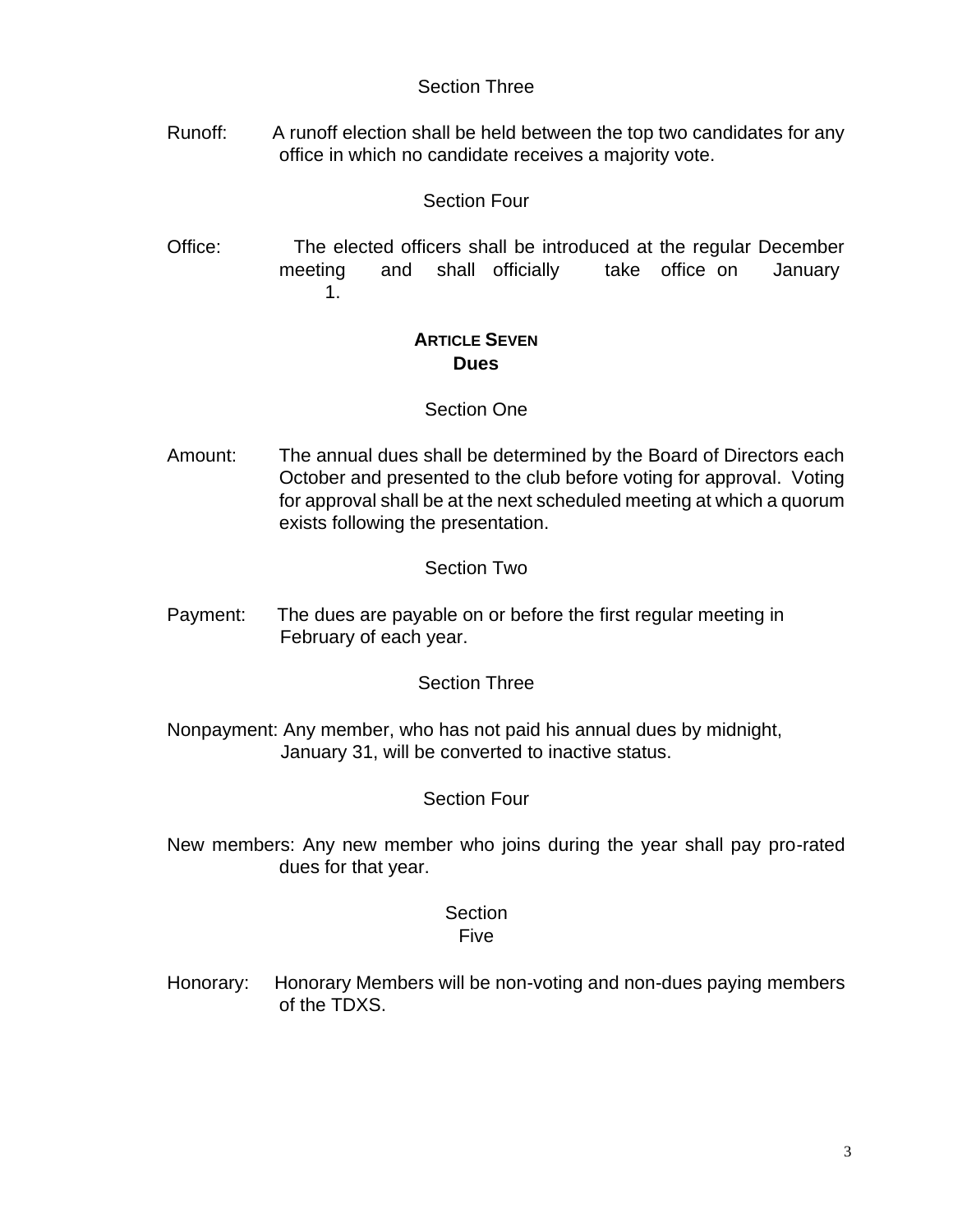#### **Section** Six

Reinstatement: Any person who has become a member of TDXS and who has paid his initial year's dues, but who has not paid the annual dues subsequently for one or more years, may be reinstated as an active member by the Board of Directors once he becomes current on dues.

## **ARTICLE EIGHT Club Treasury**

## Section One

Approval: The disposition of club money, with the exception of the Topp DX/Contest Fund (see Section Three) and reoccurring club operating expenses, such as liability insurance as defined in the Secretary/Treasurers annual budget, shall be decided by a 2/3 favorable vote of the active members voting during a regular or special club meeting in which a quorum [see Article 13, Section 3] exists except as outlined in Article Eight, Section 2.

#### Section Two

Board: The Board of Directors can authorize unbudgeted appropriations not to exceed \$250 (net) at any one time and not to exceed \$1,000 for a yearly period.

#### Section Three

Topp DX/Contest Fund: The mechanism and proposals for disposition of the Topp DX/Contest Fund will be designed and lead by the DX Chairmen and agreed by the Board of Directors, Full member input, including voting on options, will be provided but final disposition will include courtesy concurrence by the donor, Dave Topp, W5BXX.

Section Four

Fiscal Year: The fiscal year shall be January 1 through December 31.

## **ARTICLE NINE General Business**

All general business shall require a majority vote during a meeting in which a quorum is present.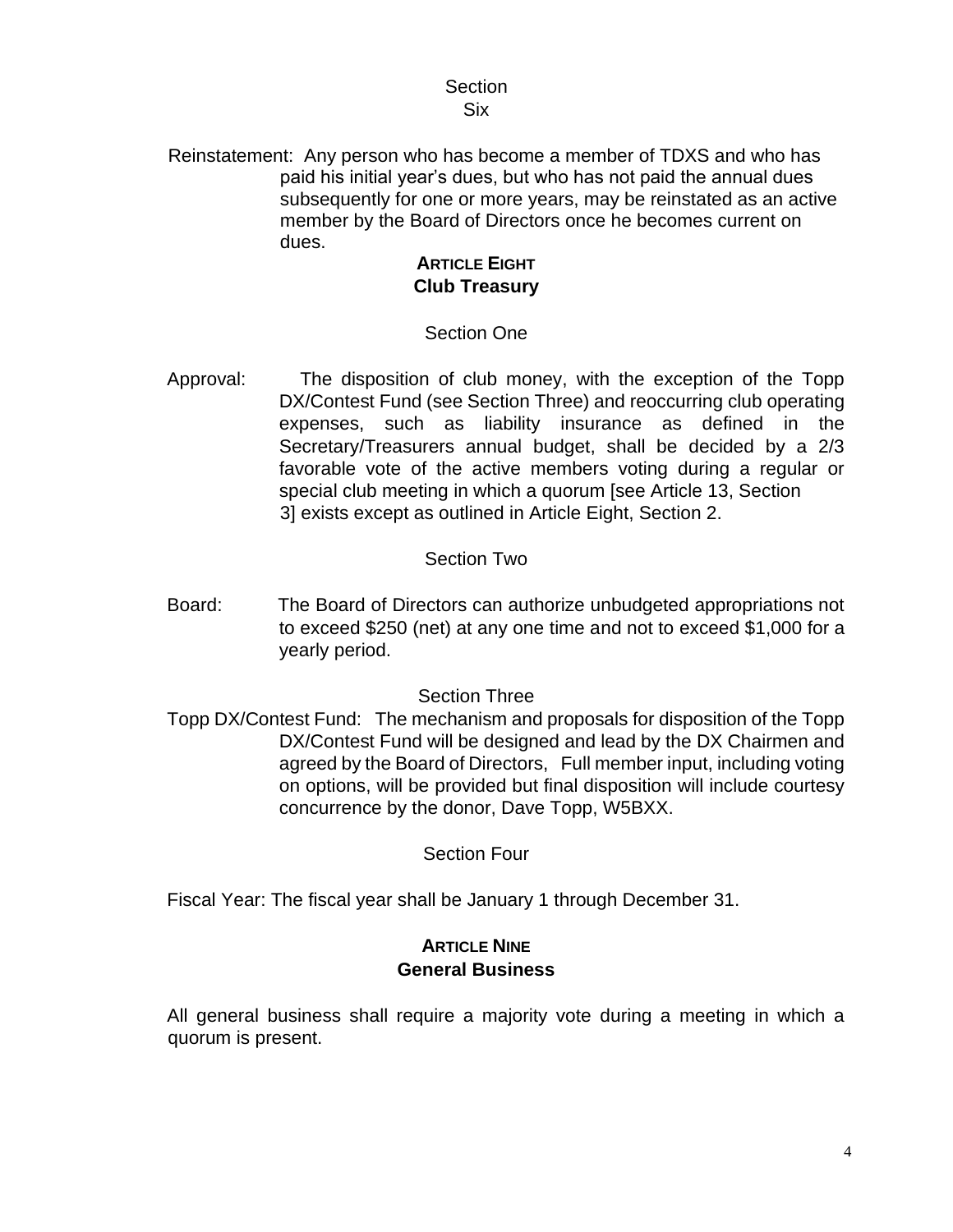## **ARTICLE TEN Constitutional Changes**

#### Section One

Submission: Each proposed constitutional change shall be submitted to the Club Secretary in writing or by email. Section Two

Reading: Each proposed constitutional change shall be sent by email to the active members for comment.

#### Section Three

Voting: Each constitutional change shall be presented to the active membership by email. All email ballots received within 30 days after the email presentation of an amendment shall constitute the total vote. A majority of the total vote shall constitute the requirement for passage of the amendment.

## **ARTICLE ELEVEN Membership**

#### Section One

Qualification: Membership in the Texas DX Society is open to any radio amateur who desires to further their expertise in DXing and Contest Operations and is current on TDXS dues.

#### Section Two

Full Member: An active member is an individual who meets the criteria of Article Eleven, Section One. An active member is entitled to vote on all issues before the Society, hold office, be a member of the Board of Directors, and be chairman of a committee.

#### Section Three

Honorary: The Board of Directors, at its discretion, may appoint Honorary Members to the membership in the Society.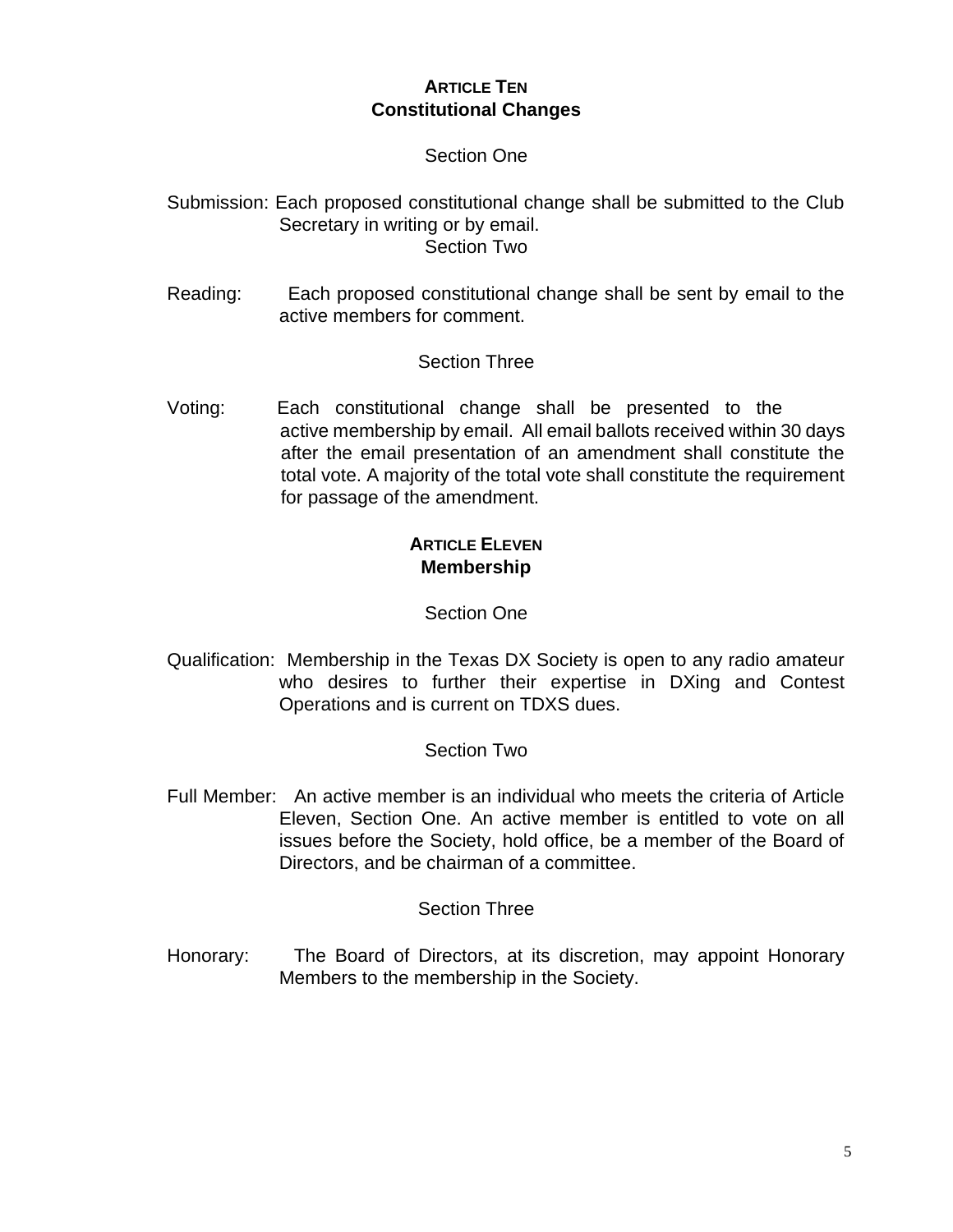#### **ARTICLE TWELVE Method of Accepting New Members**

## Section One

Application: An application may be submitted via the TDXS website or by hard copy to the TDXS Secretary.

## **ARTICLE THIRTEEN Meetings**

### Section One

Date: Regular meetings shall be held on the second Thursday of each month. In the event that the meeting conflicts with another activity of interest to many members, the Board of Directors may designate the preceding or following Thursday as an alternate meeting night.

### Section Two

Special meetings: Special meetings that are either in addition to or in place of the regularly scheduled meeting may be called by the President after polling the Board of Directors.

#### Section Three

Quorum: A quorum for regular and special meetings shall consist of 25% of the active members and must include the President or Vice President and any three members of the Board of Directors.

#### Section Four

Quorum: A quorum for the Board of Director shall consist of a minimum of 50% of the Board of Directors and must include the President or a Vice President.

## **ARTICLE FOURTEEN Duties of Officers**

#### Section One

President: The President shall preside at all meetings of the Society and the Board of Directors, shall represent the Society at all times and shall perform all other duties that pertain to the office.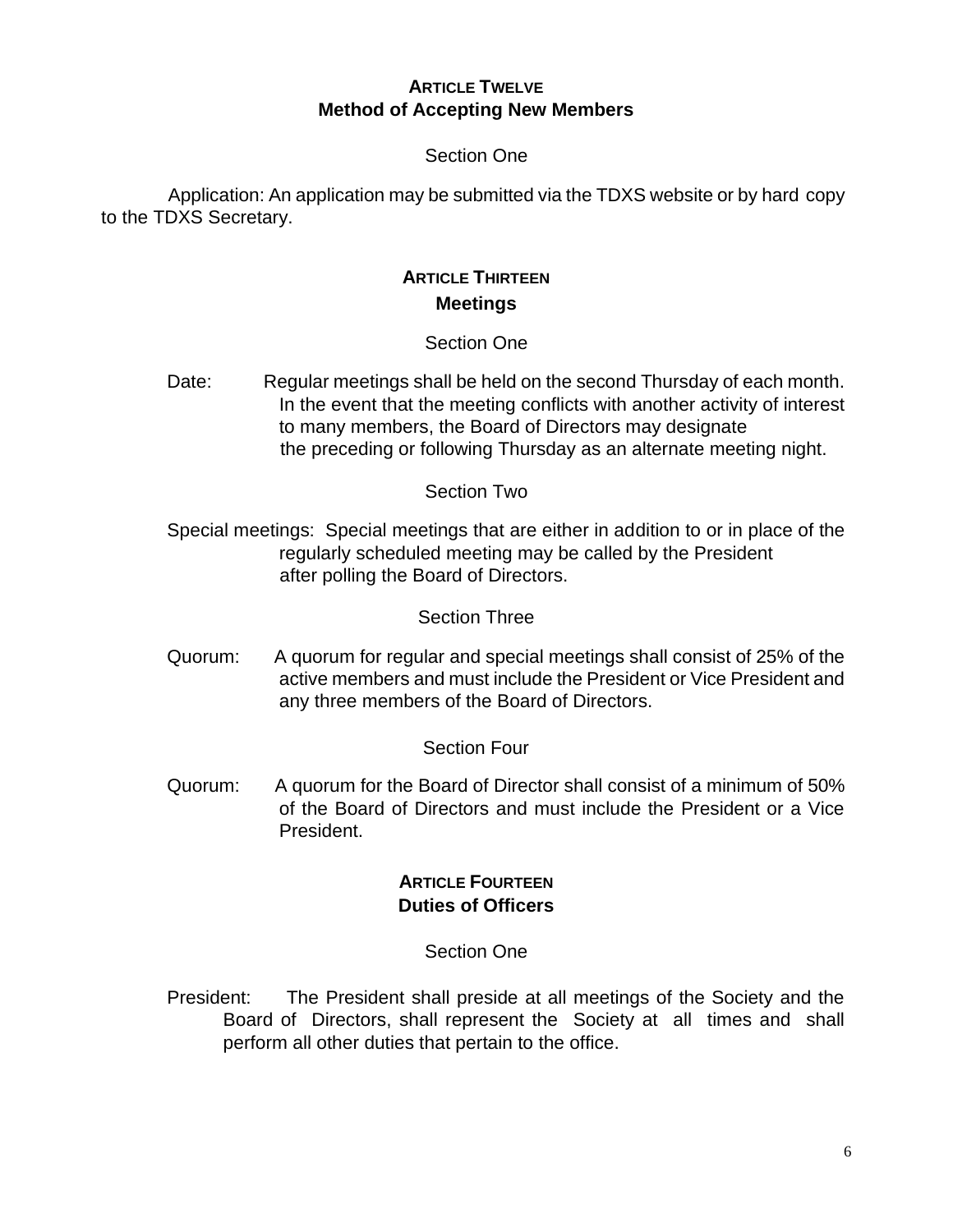#### Section Two

Vice President - Membership: The Vice President of Membership shall be in charge of membership and responsible for promoting our meeting in the ham community, greeting visitors, following up with visitors, turning visitors into members, and keeping existing members interested. In the absence of the president, the duties of the President shall be assumed by either the Vice President of Membership or Vice President of Meetings..

### Section Three

Vice President - Meetings: The Vice President of Meeting shall be in charge of obtaining programs for meetings. In the absence of the President, the duties of the President shall be assumed by either the Vice President of Membership or Vice President of Meetings.

### Section Four

Secretary/Treasurer: The Secretary shall (1) keep an accurate record of all regular, special, and Board of Directors' meetings, (2) shall keep attendance records for meetings, (3) maintain a detailed (e.g. name, call sign, address, phone, and e-mail) list of qualified Full, Associate and Honorary members in good standing along with resulting quorum requirements, (4) a list of all present and former members, (5) produce, manage and mail ballots for elections and Constitutional amendments, (6) shall be the historian for the Society and (7) shall keep all records pertaining to this office.

The Treasurer shall (1) be custodian of all funds, (2) shall keep auditable, electronic records with appropriate receipt backup, (3) collect dues, (4) pay all bills as approved by the Society and/or the Board of Directors, (5) responsible for maintaining a club budget, (6) responsible for relationships with cash and investment institutions, the later for the case of special funds or endowments, and (7) shall render a monthly statement and an annual report.

#### Section Five

Appointed Officers: The appointed officers shall have duties and responsibilities as outlined below or as modified in January of each year by the Executive Committee.

Communications Chairman: The Communications Chairman is responsible for soliciting articles (from each Board Member), writing, publishing and distributing (primarily electronically, but by hard copy when required or requested) a quality, informative monthly newsletter for the Society.